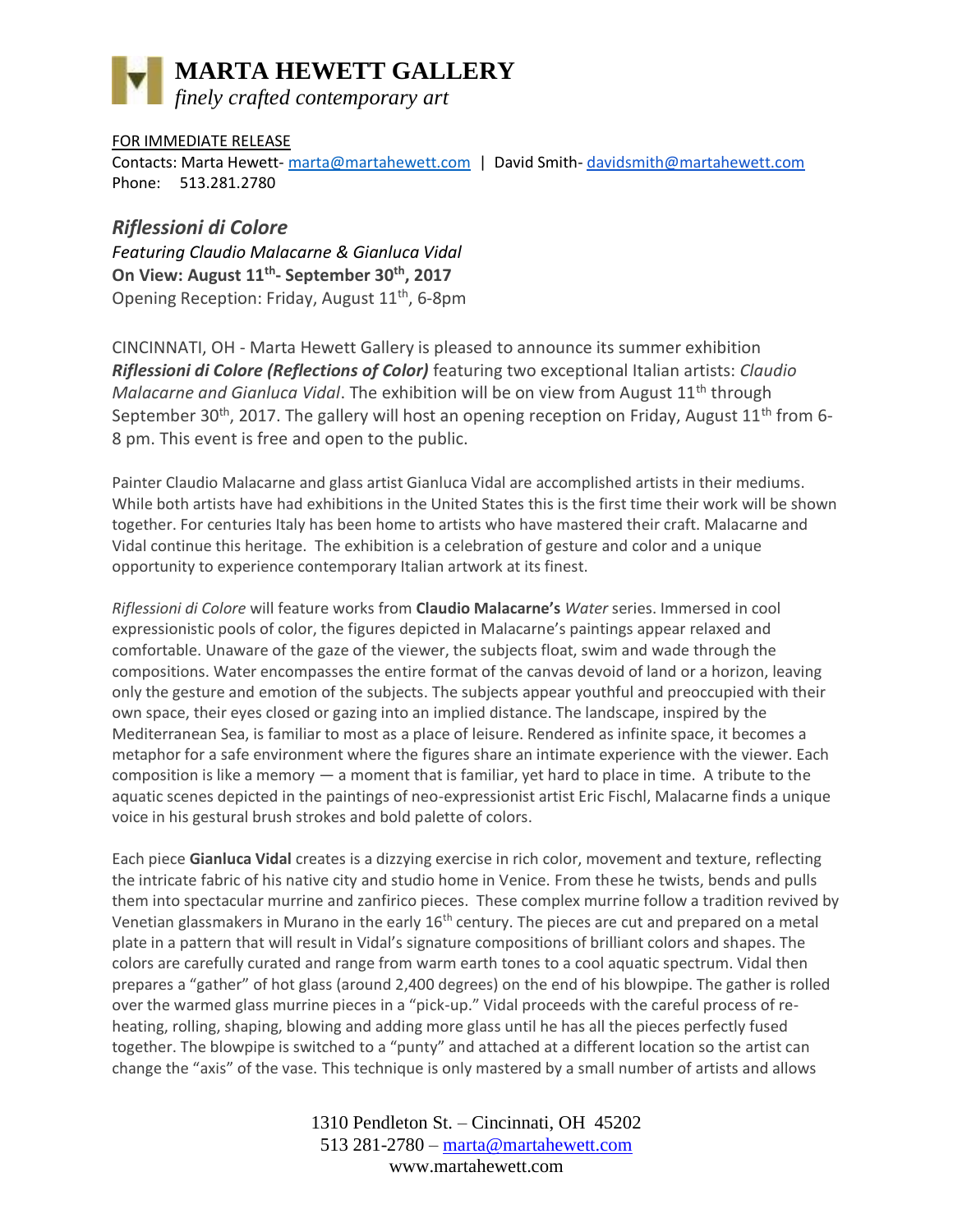# **MARTA HEWETT GALLERY** *finely crafted contemporary art*

for the dramatic fluid patterns found in Vidal's glass work. The next step involves removing the vase from the punty and putting it into an annealing kiln, where the vase is slowly and carefully cooled over 48 hours. The annealing process gives the vases their strength. After the vases are cooled they are carved or ground with a variety of sizes and shapes of grinding wheels to give Vidal's glass works their unique surface texture. While carrying on the traditions of Venetian glassmakers, Vidal and his contemporaries have pushed the medium to a new level in contemporary glass.

#### **Artist Biographies:**

**Claudio Malacarne** (b. 1956) was born in Mantua, a city surrounded by lakes in northern Italy. Over the years he attended the studio of the master Enrico Longfils. Malacarne ranks among the most prolific colorists of our time. His major works and small compositions immediately attract attention for their radical use of color, fueled by a continuous rhythmic play of colors. His full-bodied strokes, stretched out on the canvas with broad gestural action, show a vigorous painting and highly communicative style, bringing the viewer a strong emotional impact. Very often they represent sunny and colorful landscapes, inspired by the Mediterranean.

After discovering the Spanish realism of Joaquín Sorolla, with his inquiring eye and his Fauve color, Malacarne has in the last decade become the artist of "bathers and swimmers." In these paintings one perceives the influence of Matisse, but also the charm and wonder of Rimbaud and Valéry. Since 1986 Claudio Malacarne has exhibited throughout Europe. He has participated in many international exhibitions including Art Fair Innsbruck, Artinvest Rivoli , Gent Belgium Art Exhibition , EuropART in Geneva, various editions of Arte Fiera and miart .

**Gianluca Vidal** (b. 1976) was born in Venice and at the age of 14 started to work with glass at the Studio Vetreria DP, on the island of Murano. Here he studied under the glass maestro Imperio Rossi. After two years he moved to the studio of Effetre Internationalas the youngest glass worker in the studio. Under the tutelage of the masters at Effetre, Vidal began to learn the most difficult glass techniques, and his talent as a glass maker began to emerge.

Vidal has worked over the years with many of the most important glass maestros in Murano, including Afro Celotto, Silvano Molin, Luciano Pavanello, Giancarlo Tagliapietra and Dino Vio. His colleagues gave him the nickname "Crema," because of his natural ability to gracefully shape glass as a "cream." The master glassmakers of Murano are able to blow very thin and airy forms that are delicately shaped, using only a few simple iron tools. These tools are virtually the same today as they were a thousand years ago.

In 2000, while working at the artistic glass factory Schiavon, Vidal again had the opportunity to work with the great maestro Afro Celotto, whom he had also known at Effetre. One year later, after learning the techniques of filigrana, mosaics, and tesserae murrines, he decides to open a new studio with Celotto and Carlo Tagliapietra. Celotto's 2009 departure from the studio gave Vidal the chance to express his own talents and energy. Today Vidal owns his own glass studio in Murano. This is the artist's second exhibition at Marta Hewett Gallery.

> 1310 Pendleton St. – Cincinnati, OH 45202 513 281-2780 – [marta@martahewett.com](mailto:marta@martahewett.com) www.martahewett.com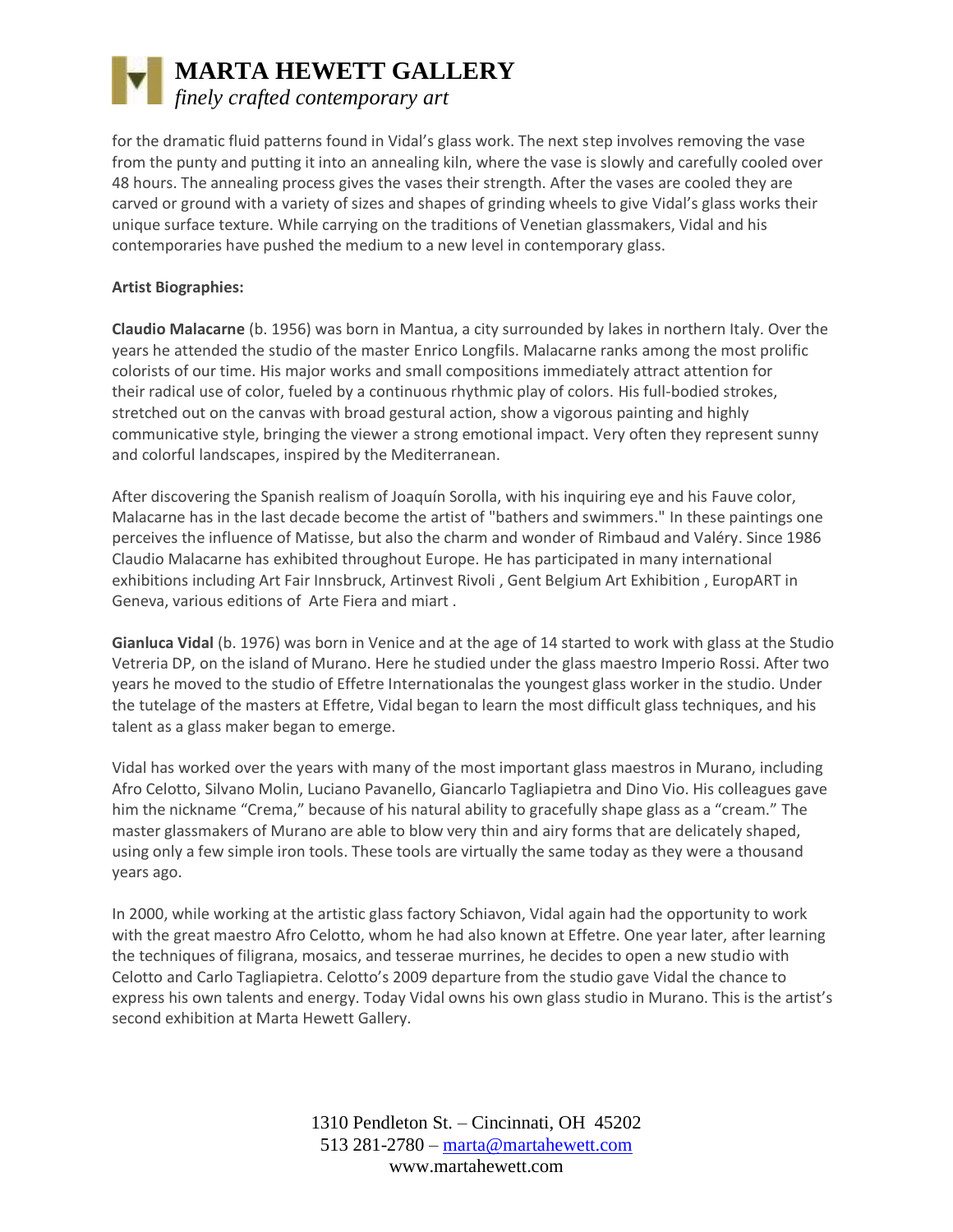



*Images:* (top) Claudio Malacarne: Acquatico, oil on linen, 100 mm x 100 mm. Gianluca Vidal, Vivo 7, blown glass, 21.5h x 9.5w x 4.5d inches. *(bottom) Gianluca Vidal, Vivo 30, blown glass, h15 x w10 x d5 inches. Claudio Malacarne: Brividi, oil on linen, 100 mm x 100 mm. All images courtesy of the artists and Marta Hewett Gallery.*